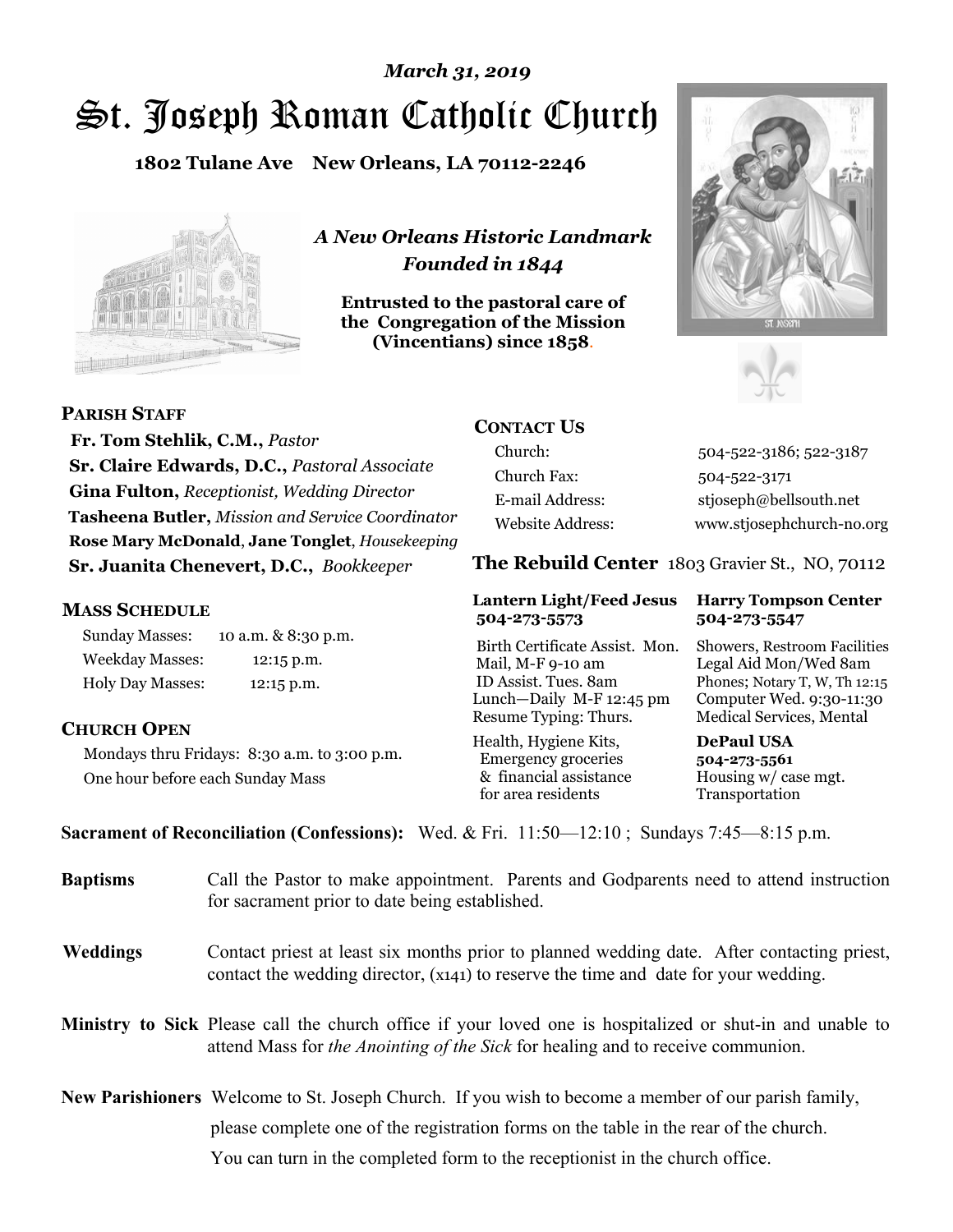# **Forth Sunday of Lent** March 31, 2019

 **Ta'ron Brown** 



 **10:00 am** *St. Joseph Parishioners and Benefactors*

 **8:30 pm Bert Wallace +; Harmeen Brumfield +; Joseph Morales, Jr. +; Michael A. Schiro**

|                                                                          | <b>READINGS FOR THE WEEK</b>                               |
|--------------------------------------------------------------------------|------------------------------------------------------------|
| Monday, April $1, 2019$ —                                                | <b>Sunday, March 31 One in Faith #990</b>                  |
| 12:15 p.m. Jason Brumfield                                               | Mon.: Is 65:17-21; Ps 30:2-13; Jn 4:43-54                  |
| Tuesday, April 2, 2019-                                                  | Tuesday: Ez 47:1-12; Ps 46:2-9; Jn 5:1-16                  |
| 12:15 p.m. Fr. Tom / Marshall Vaughn +<br>Wednesday, April 3, 2019—      | Wed.: Is 49:8-15; Ps 145:8-18; Jn 5:17-30                  |
| 12:15 p.m. Sr. Monica Loughlin +; Donna Triche                           | Thursday: Ex 32:7-14; Ps 106:19-23; Jn 5:31-47             |
| Thursday, April 4, 2019-St. Isadore                                      | Friday: Wis 2:1-22; Ps 34:17-23; Jn 7:1-2, 25-30           |
| 12:15 p.m. In thanksgiving                                               | Saturday: Jer 11:18-20; Ps 7:2-12; Jn 7:40-53              |
| Friday, April 5, 2019—St. Vincent Ferrer<br>12:15 p.m. Special Intention | Sunday: Is 43:16-21; Ps 126:1-6;<br>Phil 3:8-14; Jn 8:1-11 |

#### **YOUR PRAYERS ARE ASKED FOR THE FOLLOWING PARISHIONERS , WHO ARE IN NEED OF HEALING:**

 Anthony Blaise, Clarke Bordelon, Lawrence & Mamie Brown, Cheryl Butler, Angelle Campbell; John Caron, John & Kathleen Gebbia, Sylvia Daily-Powell, Joseph Delay, Bernardine Dupre, Terry Eggleston, Linda Elwood, Heather Faircloth, Frances Fiegler, Darrell & Ramona Ford, Mark Eiserloh, Shirley Gaither, Roselyn Hansen, Sarah Hollier-Watkins, Marvin Johnston, Jim Karam, Bill Kroetz, Ken Kussman, Nowell Lacking, Landy Lanza, James Leung, Andrew Marino, Sara Marino, Priscilla Martin, Karen McCoy, Hazel McMiller, Donna Moore, Susan Orkus; Tina Roderfeld, Irelia Robinson; Bernie Saul; Pippy Sanders, Anita Schexnayder; Louise Sonnier, Malcolm Taylor, Mel & Gaspar Schiro; Fr. Tom Stehlik, CM, Jane Tonglet, Fritz Tripkovich, George Tripkovich, Georgiana Prevost, Marion Vaughn, Anderson Vocke, Juanita Ware, Cathleen Ward, Warren Webster, Helen Wilson, Mary Willis, Lynn Williams, Charlie & JoAnn Slocum.

#### **SANCTUARY CANDLE AND MASS INTENTIONS**

 The Sanctuary Candle is burning this week to pray for the eternal rest of **Andrea Trajan.** To reserve a date to burn the Candle in memory of someone or for a special intention, please call the church office (522-3186). The Sanctuary Candle offering is \$15 for two weeks. The offering for Mass intentions is \$5.00 per Mass.

#### **The Journey of preparing to join the Catholic Church: The Elect**

For an who are preparing to enter the entirent, a period of purfication and emignement begins with the *Rite of Election*<br>on the First Sunday of Lent. This is a period of more intense spiritual preparation, consisting more For all who are preparing to enter the church, a period of purification and enlightenment begins with the *Rite of Election* than in instruction, and is intended to purify the minds and hearts of the elect as they search their own consciences and do penance. The elect ask God to increase an intimate knowledge of Jesus and his Church, and pray for the grace to progress in self-knowledge through serious examination of their lives and true repentance.

The *Scrutinies,* which are celebrated on Sundays, are rites for self-searching and repentance and have above all a spiritual purpose. The *scrutinies* are meant to uncover, and then heal all that is weak, defective, or sinful in the hearts of the elect; to bring out, then strengthen all that is upright, strong, and good. The scrutinies are celebrated in order to deliver the elect from the power of sin and Satan (exorcism), to protect them against temptation, and to give them strength in Christ, who is the way, the truth, and the life. These rites, therefore, deepen the conversion of the elect and their resolve to hold fast to Christ and to carry out their decision to love God above all.

Today, "Laetare Sunday," breaks the somberness of Lent for a little rejoicing, and summons us to reconciliation. Some of the excitement of this Sunday is rooted in the ancient catechumenate. Midway through Lent, the "elect" were focusing more and more on the gift of reconciliation, about to be realized in the Easter sacraments. In some places, the elect were even bedecked with roses on this day. A person bedecked with roses sticks out in a crowd; a person formed by the Eucharist and committed to living a life of reconciliation does, too. Today we pray for that grace and gift.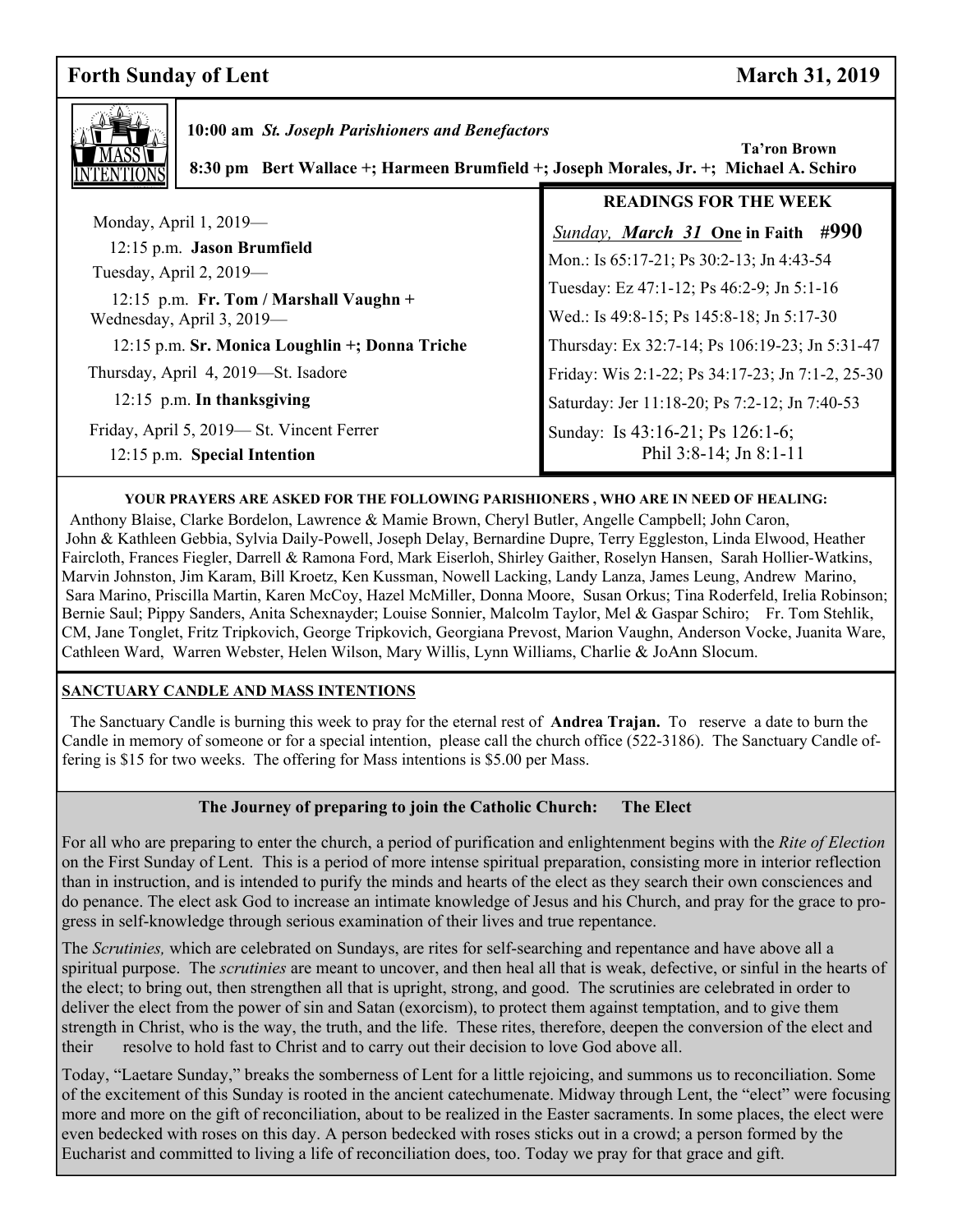Whoever is in Christ is a new creation: the old things have passed away; behold, new things have come.  $-2$  Cor. 5:17

*PARISH CALENDAR*  31 Mar. *Sunday, Children's Liturgy (10 am and 8:30 pm Masses)*  3 Apr. *Wednesday,* **Spirituality & Care of Creation 5:15 pm 5** Apr. Stations of the Cross & Fish Fry **6 pm**

Ξ

**TREASURE & STEWARDSHIP**

 **Sunday, March 24….….....\$ 6,439.00** 

 *Thank you for your generosity!* 

**Lent, Creation and Spirituality for Discipleship** Lenten Prayer and Reflection Series every Wednesday of Lent based on Pope Francis' inspiring Encyclical on Care of Creation presented by Loyola University. Sessions are: 3/27 *Matt Ryan*  **Water, Source of Life;** 4/3 *Prof. Tom Ryan*: **The Bible and Liturgy as Resources for Creation-Centered Spirituality**; 4/10 *Sara DeMarais*: **Reflections from Project For Sustainability with Catholic Sisters in Africa**. Session ends with Bread & Soup dinner.

**St. Joseph Way of the Cross/Fish Fry:** Sign up for the stations and fish fry that will take place on Friday, April 5, 2019. Stations start at 6 pm and then we will have a dinner in the Rebuild Center. This year donations from the St. Joseph Altar and Fish Fry will benefit young people who are learning life and work skills at Liberty's Kitchen and mothers and their children who find housing and support at Hotel Hope. Please join us for this beautiful Lenten prayer and fellowship. Thanks and God bless you!



### **Pope Francis'** *March* **Intention Human Trafficking**

That Christian communities, especially those who are persecuted, feel that they are close to Christ and have their rights respected.

# **Congratulations:**

to the Newly Elect:

 *Raynieca Johnson G. Patrick Wells, Jr.* 



### **TODAY'S READINGS**

**First Reading** — The Israelites ate of the yield of the land of Canaan (Joshua 5:9a, 10-12)

**Psalm** — Taste and see the goodness of the Lord (Psalm 34)

**Second Reading** — Whoever is in Christ is a new creation (2) Corinthians 5:17-21)

**Gospel** — This man welcomes sinners and eats with them (Luke 15:1-3, 11-32)

# **GOD FORGIVES**

 The Lord said to Joshua, "Today I have removed the reproach of Egypt from you." After forty years of wandering in the desert, this hard-headed people have finally reached the Promised Land. No more do they eat the manna in the desert, but they partake of the fruits of their new homeland. God has kept the promise to their ancestors. Even though they were a sinful people, many times questioning God and even worshiping false gods, God has forgiven them and fulfilled the promise. The "take-away" for us is that there is no sin that is unforgivable. We may have offended our neighbors, given a bad example to someone, even worshiped the false gods of money and power. But God is a merciful God, true to the words spoken to us. God forgives all and calls us back to love.

#### **CHARTER FOR THE PROTECTION OF CHILDREN AND YOUNG PEOPLE**

In response to the Charter for the Protection of Children and Young People from the United States Conference of Catholic Bishops, the Archdiocese of New Orleans continues to make the Hot Line available for anyone who has been hurt or sexually abused by anyone who works for the Church. The Hot Line continues to be available; the number is (504) 522-5019. In continuing our commitment to support and to heal, we invite and encourage individuals who have been hurt or sexually abused recently or in the past by clergy, religious or other employees of the Archdiocese to call our Hot Line and your message will be received confidentially by a mental health professional. Anyone can make a direct call during regular business hours to the Victims' Assistance Coordinator at (504) 861-6253.